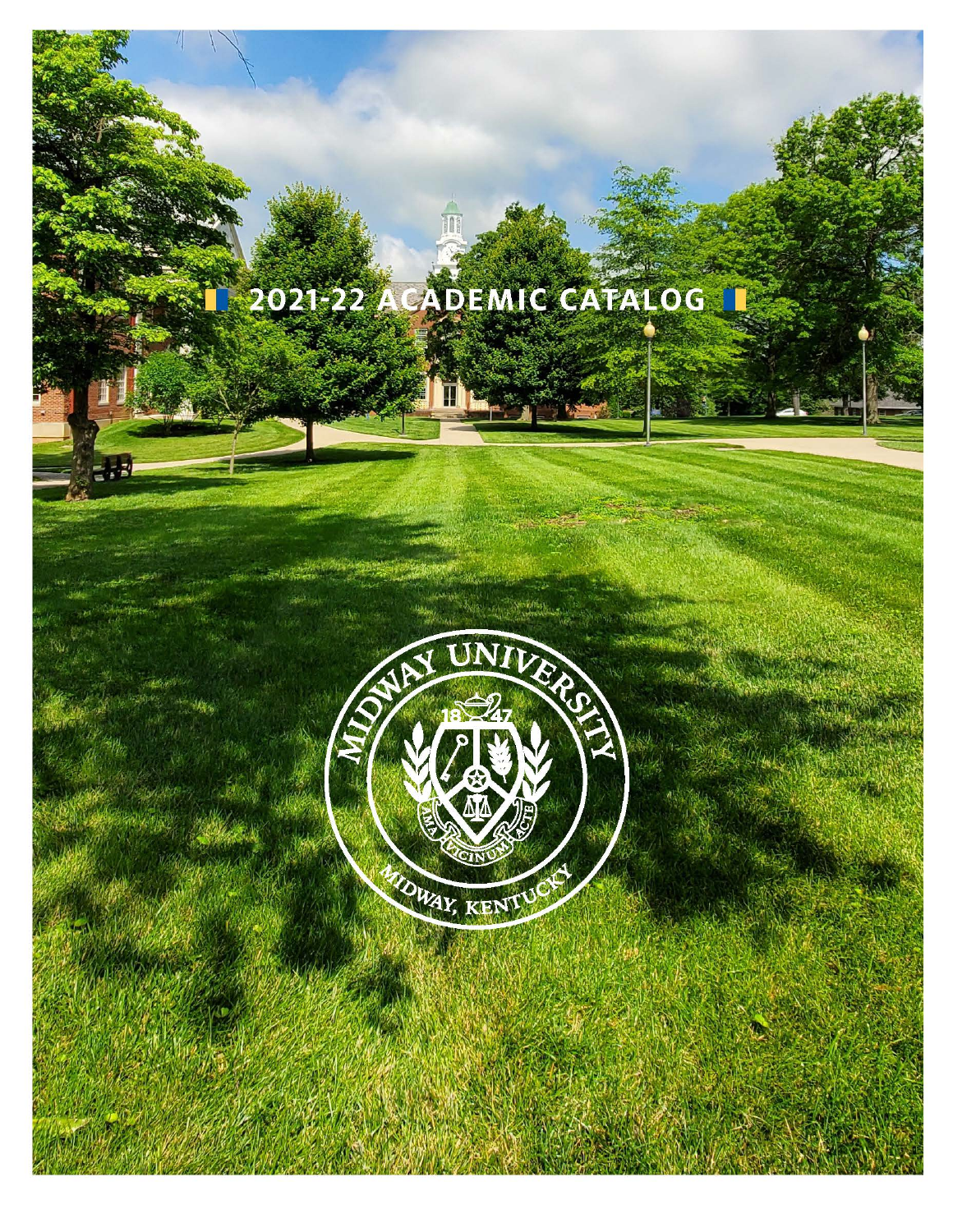# **Table of Contents**

The Bachelor of Arts in Mathematics provides an opportunity for students to fulfill their potential and become contributing members of society in fields that are becoming increasingly important and in which there is growing demand. Students who complete this program will have the skills in logic, problem-solving and data analysis and the familiarity with mathematical concepts necessary for success in such fields as actuarial science, engineering, operations research, data processing, computer science, and Education. In addition, a broad-based background in mathematics has applicability for study or employment in fields outside of mathematics and science, e.g., banking, law, and economics.

## <span id="page-1-0"></span>**Student Learning Outcomes of Program**

- Students will be able to effectively apply critical thinking skills to mathematically model and solve problems.
- Students will be able to critically interpret numerical and graphical data.
- Students will be able to read and construct mathematical arguments and proofs.
- Students will be able to effectively use computer technology to solve problems and create models.
- Students will be able to demonstrate effective oral and written communication of mathematical concepts and applications.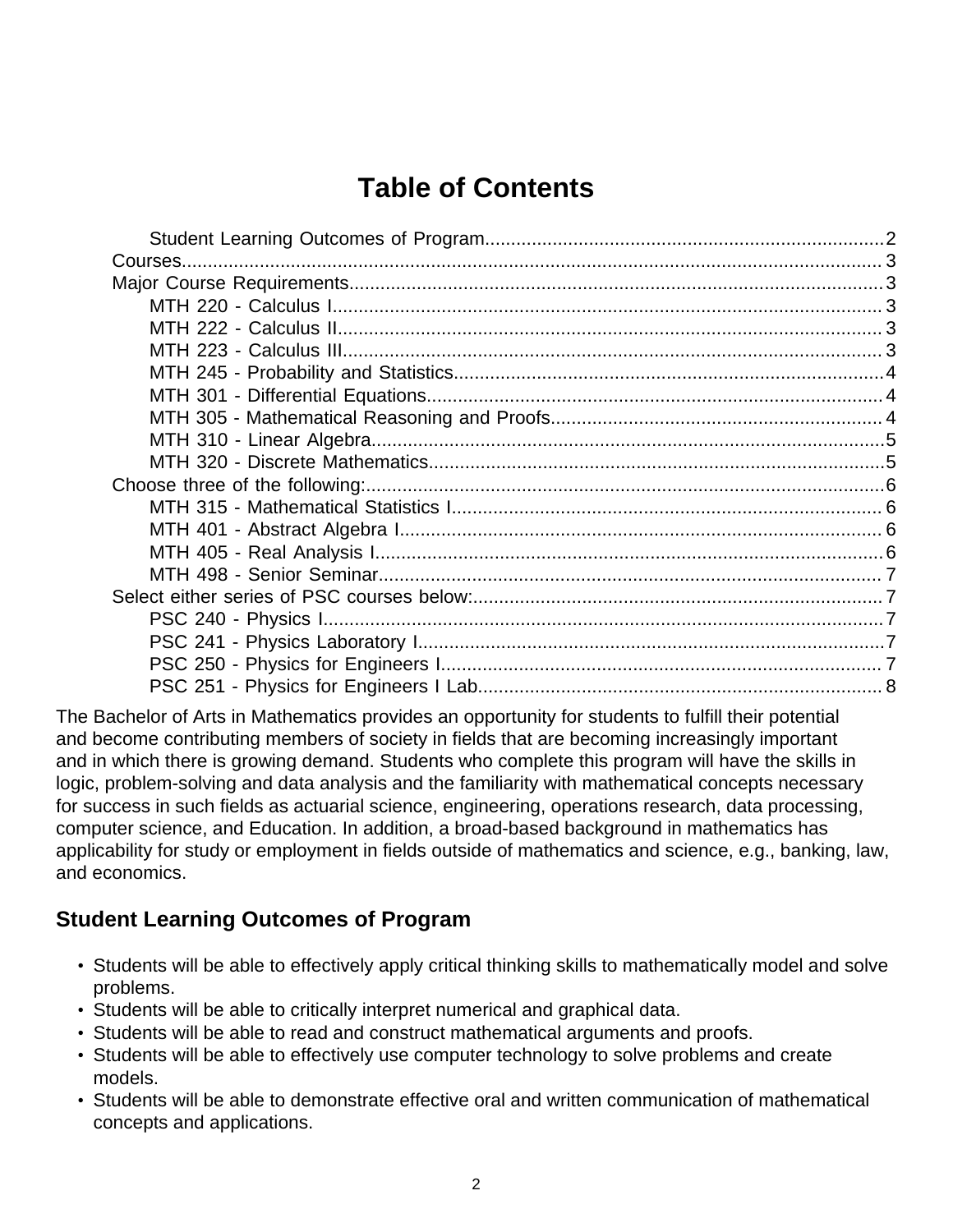• Students will be able to demonstrate applications of mathematical knowledge to a mathematically-related career or post-baccalaureate studies.

Students who are non-majors in Mathematics will be able to:

• Effectively apply appropriate quantitative tools and logic to analyze and synthesize information for problem solving in specific career fields as well as common life experiences.

# <span id="page-2-0"></span>**Courses**

# <span id="page-2-1"></span>**Major Course Requirements**

# <span id="page-2-2"></span>**MTH 220 - Calculus I**

Calculus I is a standard introductory calculus course: limits and continuity; differentiation; applications of derivatives in a variety of situations; definite and indefinite integration; applications of integrals in a variety of situations; derivatives and integrals of certain transcendental functions. Prerequisites: MTH 140 and MTH 143 with a minimum grade of C or a suitable test score, ACT Math score of 27 (minimum) or equivalent SAT Math score.

**Grade Basis:** Letter Grade **Credit hours:** 4.0 **Lecture hours:** 4.0

### **Prerequisites:**

- MTH 140 College Algebra
- MTH 143 Trigonometry

## <span id="page-2-3"></span>**MTH 222 - Calculus II**

Calculus II covers techniques and applications of integration and the calculus of transcendental functions. Prerequisite: MTH 220.

**Grade Basis:** Letter Grade **Credit hours:** 4.0 **Lecture hours:** 4.0

### **Prerequisites:**

• MTH 220 - Calculus I

## <span id="page-2-4"></span>**MTH 223 - Calculus III**

Calculus III covers topics in polar coordinates, vector calculus, partial differentiation and multiple integrals. Prerequisite: MTH 222.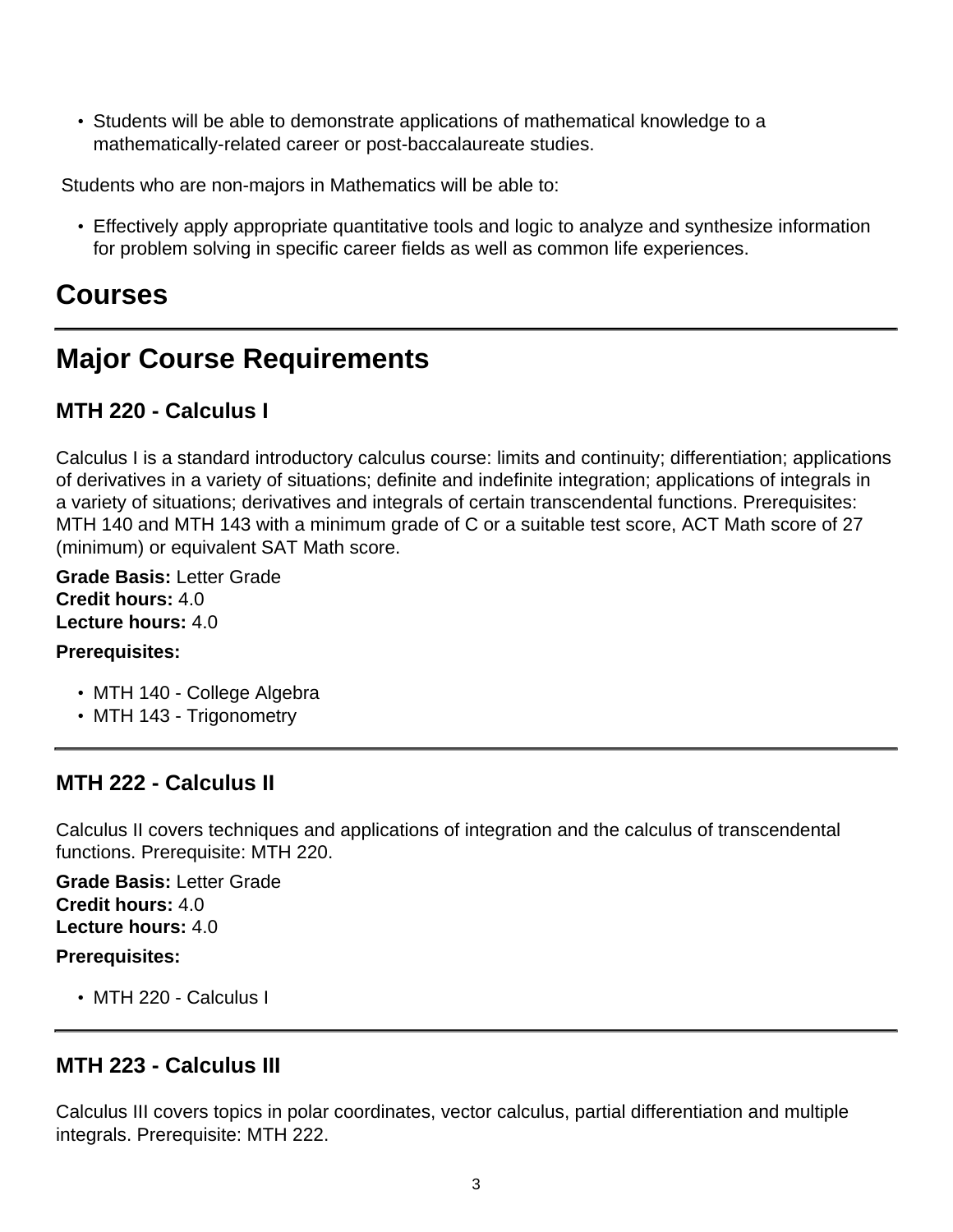**Grade Basis:** Letter Grade **Credit hours:** 4.0 **Lecture hours:** 4.0

#### **Prerequisites:**

• MTH 222 - Calculus II

## <span id="page-3-0"></span>**MTH 245 - Probability and Statistics**

This is a standard introductory course in probability and statistics. Topics include: working with random samples; organizing data into frequency distributions and histograms; computing various measures of central tendency and variation; elementary probability theory including compound events and conditional probability; working with random variables; the normal distribution; the sampling distribution of the mean; testing hypotheses using the sampling distribution of the mean. Prerequisite: MTH 140.

**Grade Basis:** Letter Grade **Credit hours:** 3.0 **Lecture hours:** 3.0

#### **Prerequisites:**

• MTH 140 - College Algebra

## <span id="page-3-1"></span>**MTH 301 - Differential Equations**

An investigation into the solution of ordinary equations including, but not limited to, the following: equations of order one via separation of variables, homogeneous coefficients, integrating factors, and substitution; linear equations via matrix methods and differential operators; transform methods; and series solutions. Both analytic and numerical solutions will be considered. Application of methods to the fields of science and mathematics will be an important part of this course. Prerequisite: MTH 222.

**Grade Basis:** Letter Grade **Credit hours:** 3.0 **Lecture hours:** 3.0

### **Prerequisites:**

• MTH 222 - Calculus II

## <span id="page-3-2"></span>**MTH 305 - Mathematical Reasoning and Proofs**

Transition to advanced mathematics is designed to help students learn the principles of mathematical reasoning and the writing of proofs. It is designed for students planning to take advanced mathematics courses. Topics include active reading of mathematics, problem-solving, logical reasoning and communication of mathematics, direct and indirect proofs, and proof by induction. Corequisite or prerequisite: MTH 222.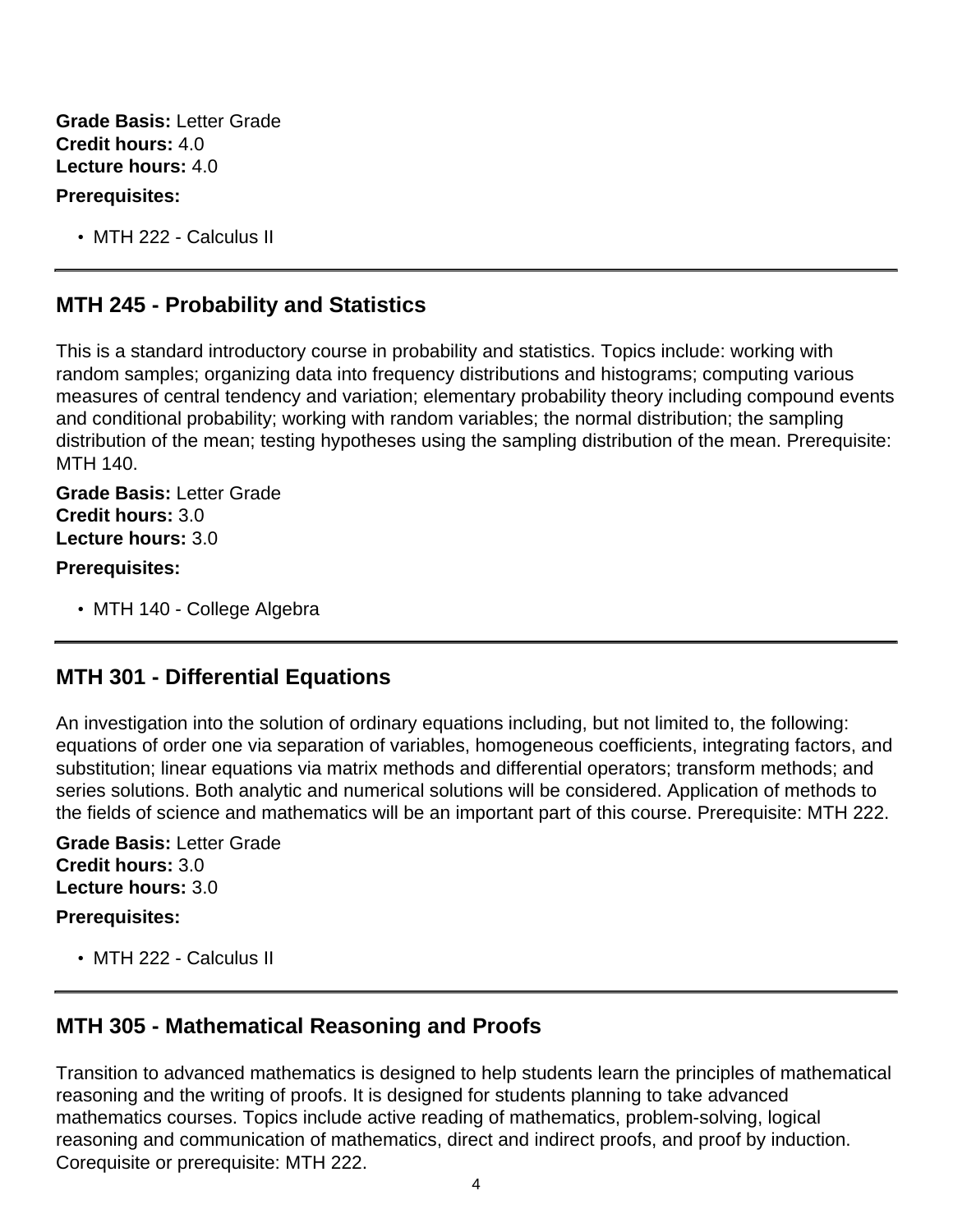**Grade Basis:** Letter Grade **Credit hours:** 3.0 **Lecture hours:** 3.0

### **Prerequisites:**

• MTH 222 - Calculus II

## <span id="page-4-0"></span>**MTH 310 - Linear Algebra**

This first course in abstract mathematics also covers topics which have powerful practical applications. Linear algebra is a study of linear equations and systems of linear equations. A variety of types of examples of equations and systems is considered for the development of concepts, theory and computation skills (solving systems of linear equations), matrices and vector spaces as abstract expressions of equations. Systems are studied in depth as they relate to linear equations. Prerequisite: MTH 220 with a minimum grade of C.

**Grade Basis:** Letter Grade **Credit hours:** 3.0 **Lecture hours:** 3.0

### **Prerequisites:**

• MTH 220 - Calculus I

## <span id="page-4-1"></span>**MTH 320 - Discrete Mathematics**

This course studies the mathematical elements of computer science including propositional logic, predicate logic, sets, functions and relations, combinatorics, mathematical induction, recursion, relations, algorithms, matrices, graphs, trees, Boolean logic, and algebraic structure, with applications. As a beginning course in abstract thinking, this course will lay a basic foundation for mathematical proofs. During the course of the semester, students will learn to recognize and express mathematical ideas graphically, numerically, symbolically, and in writing. Prerequisite: MTH 220 with a minimum grade of C.

**Grade Basis:** Letter Grade **Credit hours:** 3.0 **Lecture hours:** 3.0

### **Prerequisites:**

• MTH 220 - Calculus I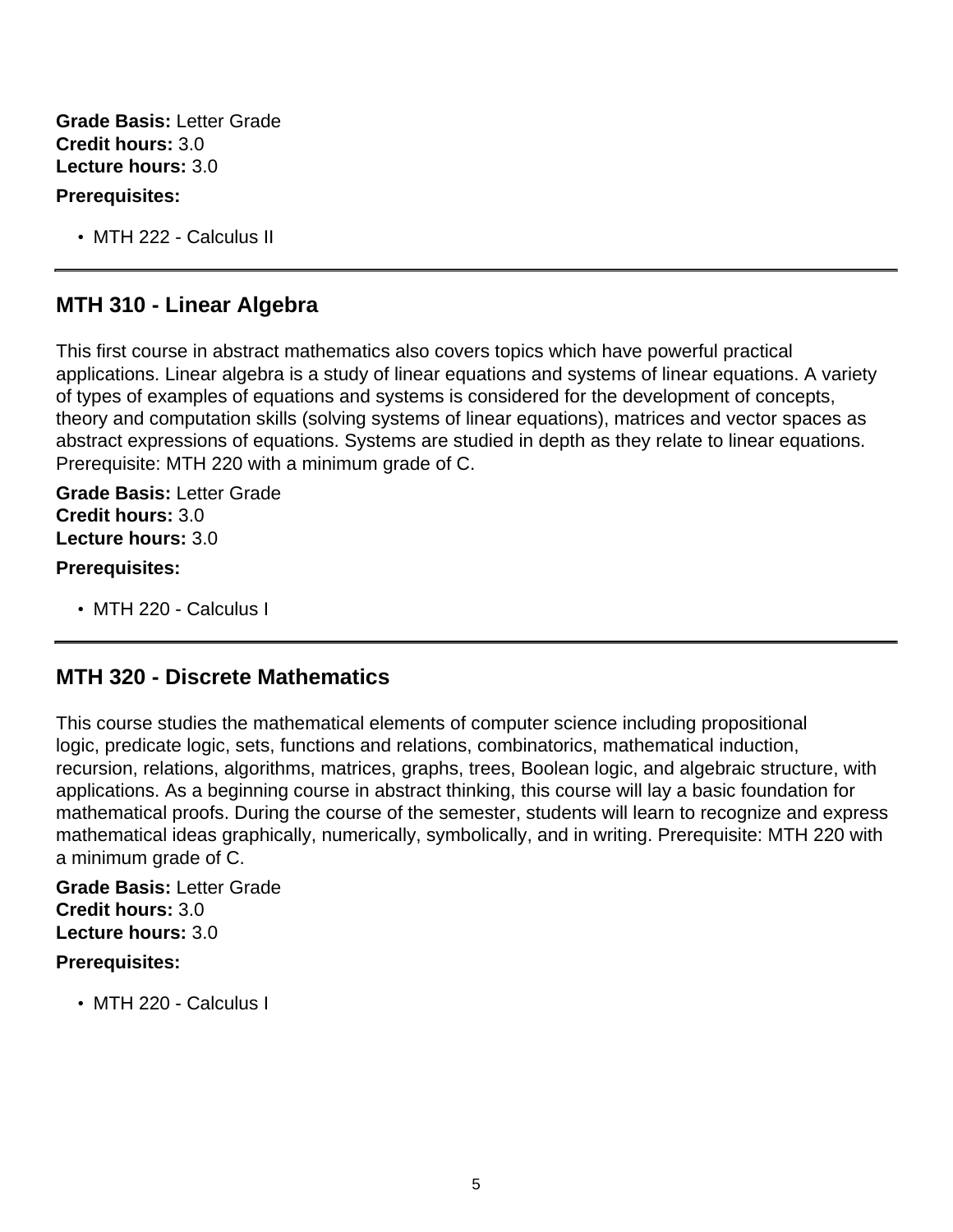# <span id="page-5-0"></span>**Choose three of the following:**

# <span id="page-5-1"></span>**MTH 315 - Mathematical Statistics I**

Mathematical Statistics is a calculus-based treatment of probability, random variables, discrete and continuous distributions, conditional probability, independence, moment generating functions, limit theorems, and estimation. Prerequisite: MTH 223.

**Grade Basis:** Letter Grade **Credit hours:** 3.0 **Lecture hours:** 3.0

### **Prerequisites:**

• MTH 223 - Calculus III

## <span id="page-5-2"></span>**MTH 401 - Abstract Algebra I**

This course offers a study algebraic structures, beginning with groups. Group theory topics include permutation groups, cyclic groups, subgroups, normal subgroups, co-sets, quotient groups, group homomorphisms, Cayley's and Sylow's Theorems. The course includes an introduction to the algebraic structure of rings, including the topics of subrings, ideals, ring homomorphisms, and polynomial rings. This course emphasizes proof and connecting the abstract back to the concrete. Prerequisite: MTH 305 with a minimum grade of C.

**Grade Basis:** Letter Grade **Credit hours:** 3.0 **Lecture hours:** 3.0

### **Prerequisites:**

• MTH 305 - Mathematical Reasoning and Proofs

## <span id="page-5-3"></span>**MTH 405 - Real Analysis I**

This course introduces the student to a rigorous development of the real number system and theory of calculus. Topics include the real number system, sequences and series, limits and continuity, the derivative, properties of continuous functions and some theorems of calculus. Prerequisites: MTH 223 and MTH 305 with a minimum grade of C.

**Grade Basis:** Letter Grade **Credit hours:** 3.0 **Lecture hours:** 3.0

### **Prerequisites:**

- MTH 223 Calculus III
- MTH 305 Mathematical Reasoning and Proofs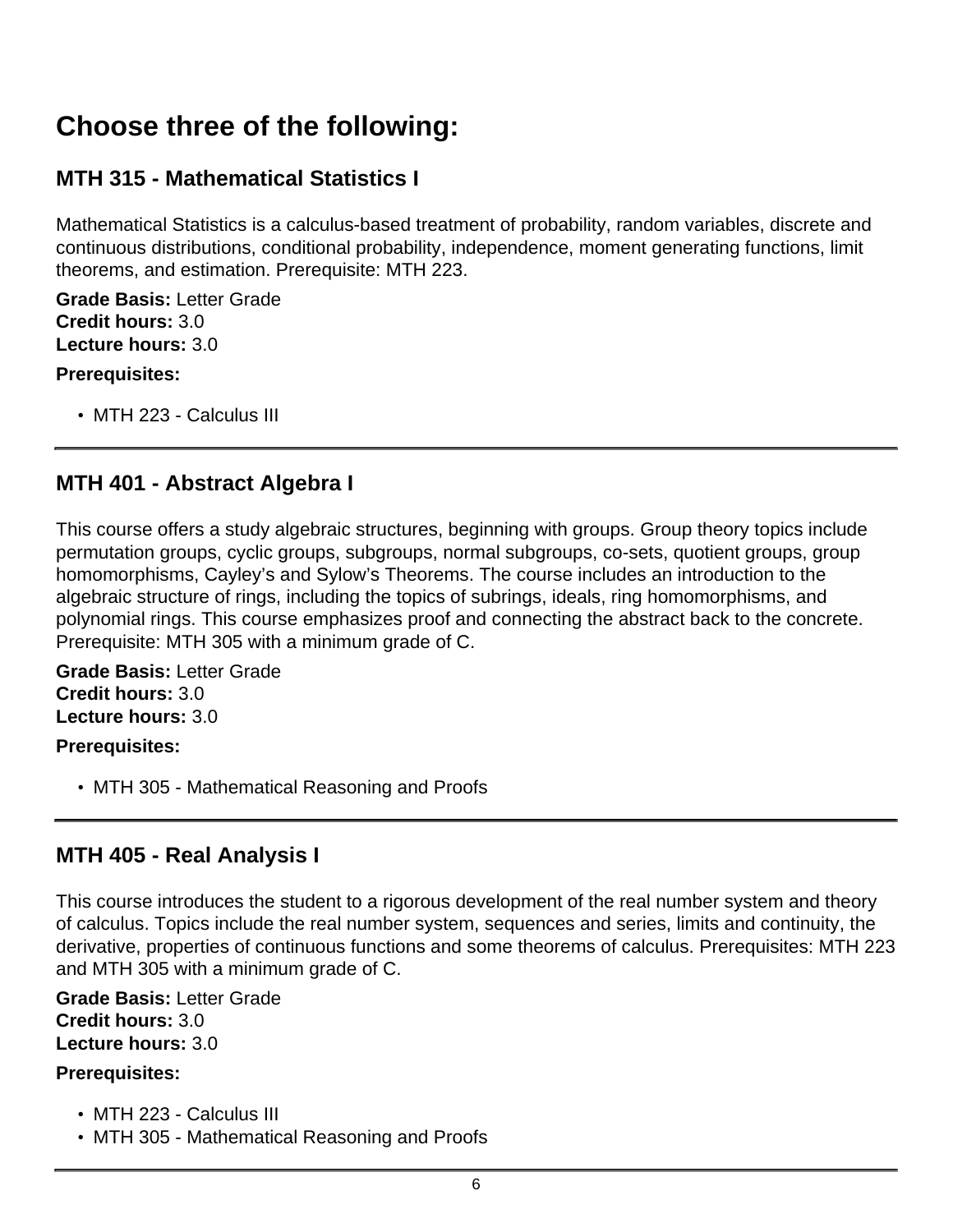## <span id="page-6-0"></span>**MTH 498 - Senior Seminar**

A capstone experience for mathematics majors in which students develop an individual research project. Each student in conversation with the seminar leader and other faculty members will present the research project to the campus community. Prerequisite: senior standing.

**Grade Basis:** Letter Grade **Credit hours:** 3.0 **Lecture hours:** 3.0

# <span id="page-6-1"></span>**Select either series of PSC courses below:**

## <span id="page-6-2"></span>**PSC 240 - Physics I**

Course is the first of a two-semester sequence in general physics, including mechanics, heat, thermodynamics, sound and wave motion. Four hours lecture/recitation per week is required. Prerequisite: MTH 140 or MTH 220, ACT Math score of 27 (minimum) or equivalent SAT Math score.

**Grade Basis:** Letter Grade **Credit hours:** 3.0 **Lecture hours:** 3.0

### **Prerequisites:**

- MTH 140 College Algebra
- MTH 220 Calculus I

## <span id="page-6-3"></span>**PSC 241 - Physics Laboratory I**

Course provides laboratory experiments to accompany Physics I PSC 240. Two hours per week are required. Concurrent enrollment in or previous completion of PSC 240 required.

**Grade Basis:** Letter Grade **Credit hours:** 1.0 **Lab hours:** 2.0

### **Prerequisites:**

• PSC 240 - Physics I

## <span id="page-6-4"></span>**PSC 250 - Physics for Engineers I**

Analytical and quantitative development of principles of mechanics. Emphasis on consequence of the same. Prerequisite: MTH 220.

**Grade Basis:** Letter Grade **Credit hours:** 4.0 **Lecture hours:** 4.0